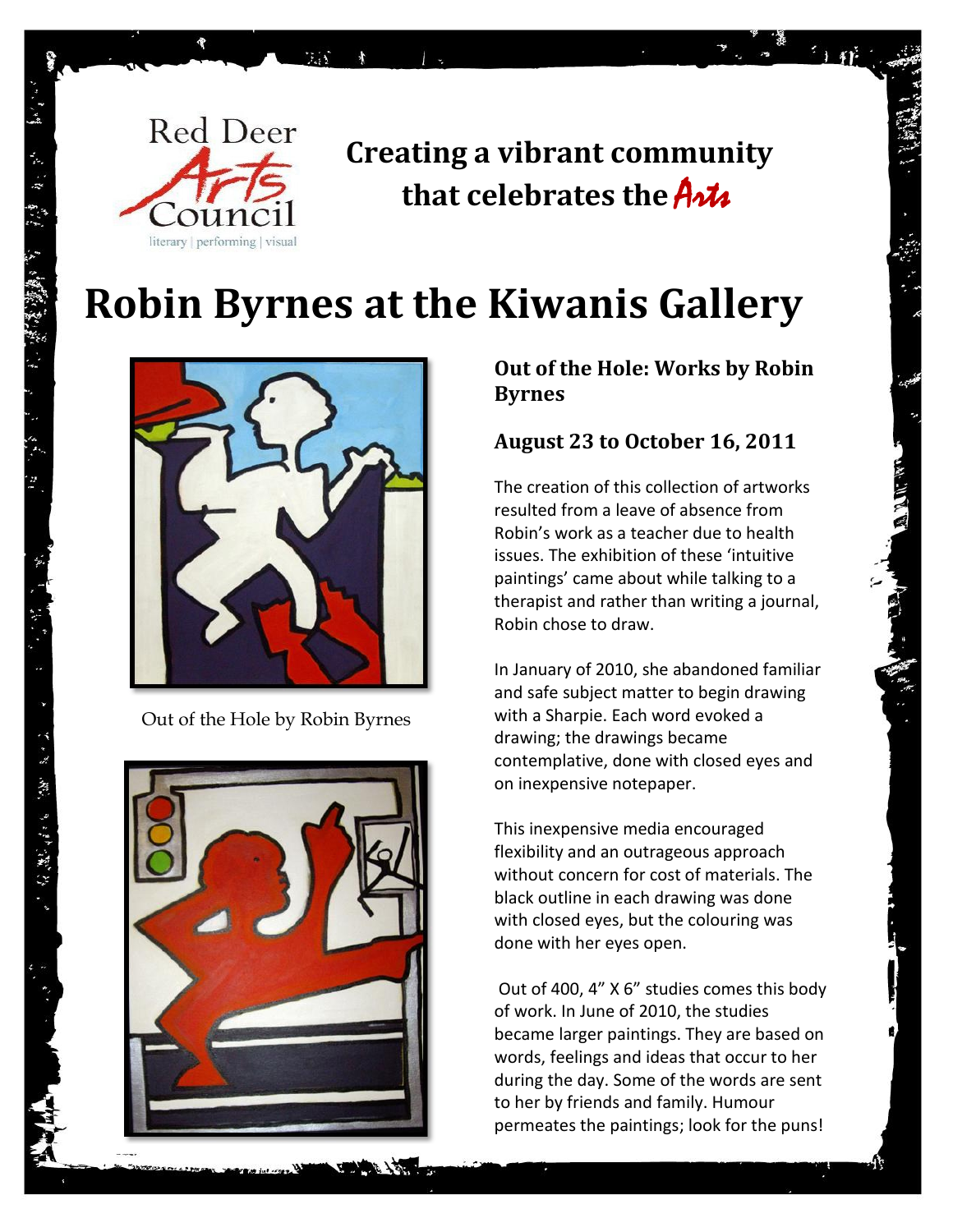# Marianne Vanderkley of Inspiration and Painting



Not only has Marianne been prolific in her work, dimensional and incorporates objects outside of paint. which has been displayed in art shows, galleries and private shows, but she has also learned how to do her own framing. Framing, she explains, puts the finishing touch on a painting. It allows you to show off your work. However, having pieces framed can be pricey, and so being able to do it for yourself means that you can save a lot of money.

Marianne is a very industrious and passionate artist. Although her primary focus might be painting, she clearly wishes she had the time to pursue a number of different art forms: calligraphy, photography and creative writing are just a few of the things she would like to delve into. Unfortunately, she already has her hands full in her many roles as a mother, a wife, an instructor and the President of the Red Deer Art Club. Couple this with a job that has only recently become part-time, and it's obvious that Marianne has a very full life as a talented, dedicated and very hard-working member of Red Deer's art scene. You can find out more about Marianne at her website: www.paintwerxstudios.blogspot.com.

Interview by Emily Ursuliak

Marianne Vanderkley has always had a strong interest in the arts. She started her journey as a serious painter when she met a watercolour artist at a craft fair and began taking classes from her. Marianne continues to develop as an artist by studying books on painting and taking workshops.

Marianne is a very industrious and passionate artist. Marianne's paintings are of a variety of subject matters, she often draws inspiration from photographs she's taken on family trips and then turns these photographs into paintings as a unique way of preserving family memories. Currently, she's been embracing new mediums by taking classes in acrylics and mixed media. What excites Marianne about acrylics is the amount of new techniques available to her; mixed media has introduced her to creating art that is more three-



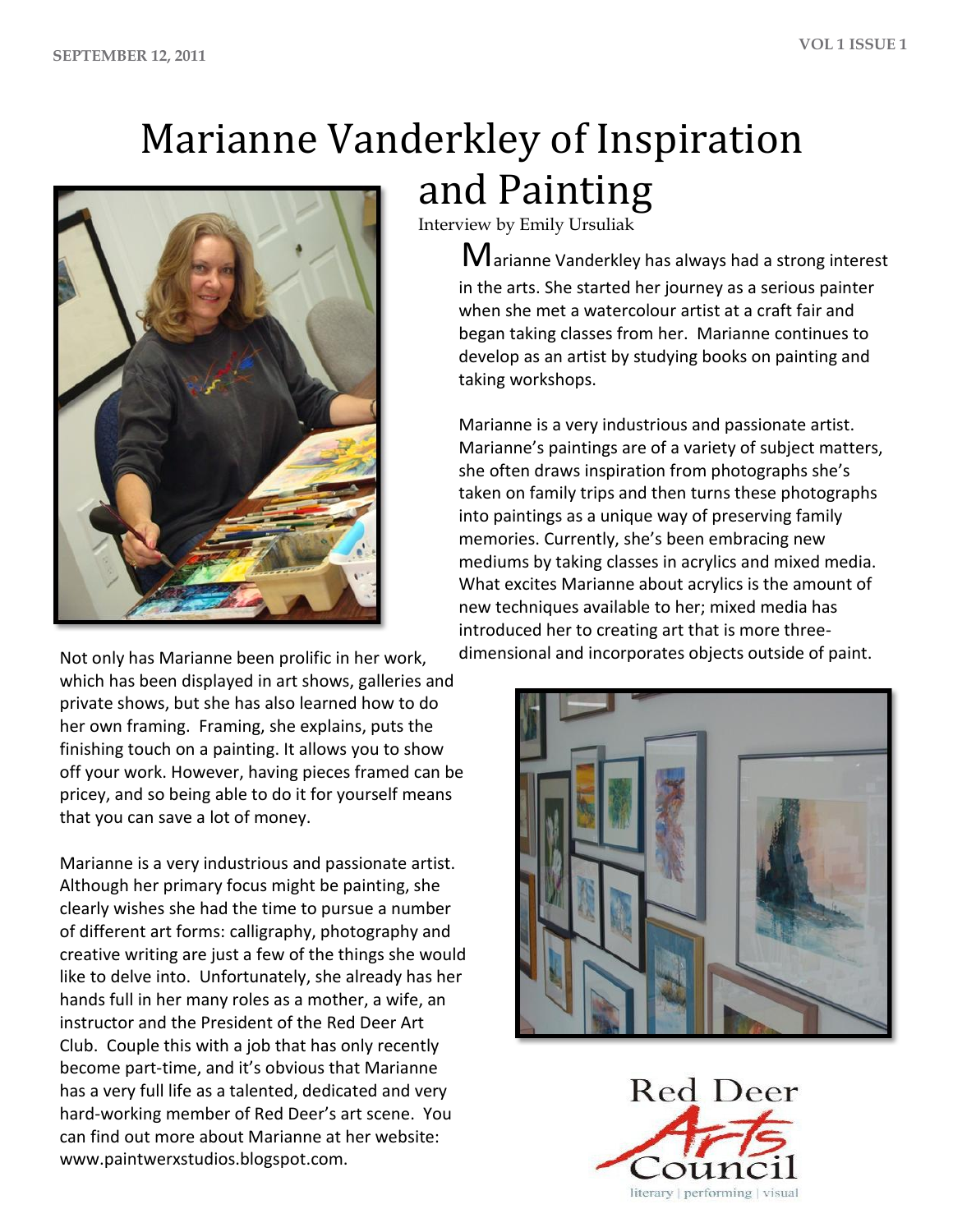**SEPT, 22, 2011 VOL 1 ISSUE 1**

## **Red Deer Arts Council News**

#### **Writers' Ink**

1、深深、独特、

 $\sim 35$  ,  $\sqrt{3}$  ,  $\sim 3$  ,  $\sim 27$  ,  $\sim 10$  ,  $\sim 10$ 

The Red Deer and District Writers Club holds weekly meetings every Tuesday evening from 7 to 9 p.m. in the old farmhouse at the Sunnybrook Farm located at 4701 30 St.

 $7.35$ 

 $\star$ 

We meet, share our writing and offer constructive criticism to one another. We also invite guest speakers to the occasional meeting to help improve our craft.

Guests are welcome!

#### **Alberta Arts Days**

The Red Deer Arts Council is thrilled to announce that we have received a \$5000 grant from Alberta Culture and Community Spirit and chosen as a Designated Celebration site for the upcoming Alberta Arts Days.

The Alberta Arts Days funding will go towards an elementary school theatrical production called, "The Amazing Adventures of Clara and Jacques" presented by Calgary's own, Sandbox Children's Theatre.

Alberta Arts Days, which is part of National Culture Days and runs from September 30 to October 2, is all about discovering, experiencing and celebrating our unique blend of people's passions, and the importance of arts and culture to a healthy and vibrant Alberta.

To learn more about the Alberta Arts Days, visit www.AlbertaArtsDays.ca.



Members of Writers' Ink at Sunnybrook Farm



Sandbox Children's Theatre